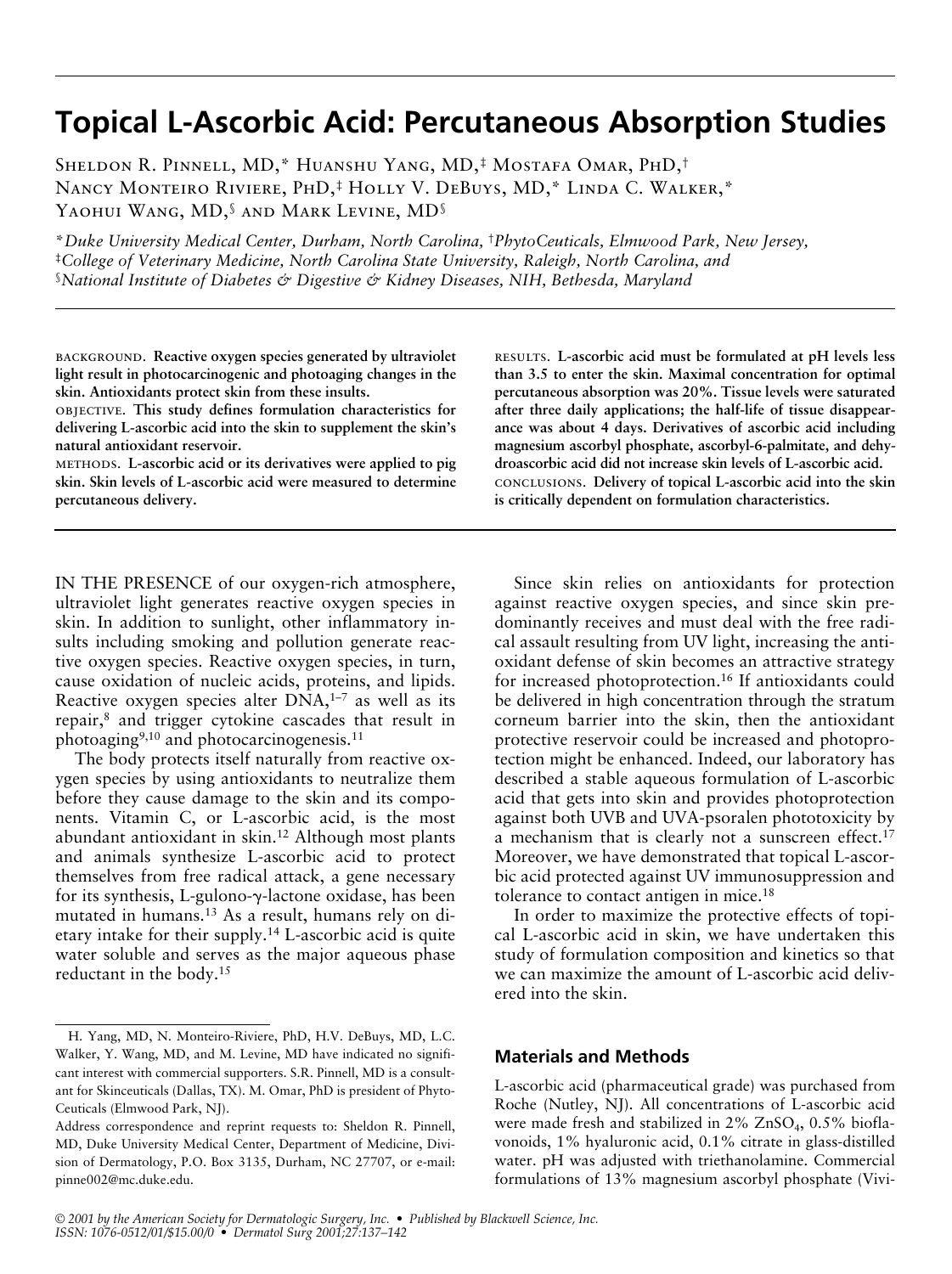fying Serum C, Dr. Mary Lupo Skin Care Products, New Orleans, LA) and 10% ascorbyl-6-palmitate (C-Esta Serum, Jan Marini Skin Research, San Jose, CA) were obtained fresh from the manufacturer and opened just prior to testing. Samples were tested as is; the content was not confirmed. Dehydroascorbic acid 1 M (17.4%) was prepared by taking 1 ml of a 1 M ascorbate solution, adding bromine 55 ml, vortexing vigorously for 30 seconds, and then immediately bubbling with nitrogen for 10 minutes.<sup>19</sup> The institutional review board of the College of Veterinary Medicine at North Carolina State University approved the animal experiments.

Experiments were conducted in white Yorkshire pigs. The skin was shaved with an electric shaver 24 hours before the experiment began to allow healing of any skin nicks. Two hundred  $\mu$ l of formulation, the maximal volume of the chamber, was placed under a Hill Top Chamber (Hill Top Co., Cincinnati, OH) for 22–24 hours. The chamber is semiocclusive and protects the material from smearing. Although the chamber may enhance percutaneous absorption, in several cases in the experimental results, the baseline skin levels of L-ascorbic acid were not increased. In some experiments the chamber was replaced with fresh solution and changed each day. In clinical practice, vitamin C solutions are usually applied daily. At the end of the experiment, the formulation was washed vigorously from the skin with water. Washed skin was tape stripped 15 times to remove surface contamination and stratum corneum. The tape strips were discarded. Studies have shown that tape stripping removes the stratum corneum layers (data not shown) and removes surface radioactivity of topically applied substances bound to the stratum corneum.20,21 Full-thickness 6 mm punch biopsy specimens of skin were taken and placed immediately into liquid nitrogen. Tissue was shattered in liquid nitrogen and weighed aliquots extracted and stabilized in 60% methanol, 1 mM EDTA in water, centrifuged, and kept at  $-70^{\circ}$ C until analyzed. Samples were analyzed in a blinded manner for vitamin C by high-performance liquid chromatography (HPLC) with coulometric electrochemical detection.22,23 The method is specific for L-ascorbic acid and has a sensitivity of 50 fmol. The results are expressed as mean  $\pm$  standard deviation. Unless otherwise noted,  $n = 3$ . The *P* values were calculated by two-tailed Student's *t*-test with equal variance.

# **Results**

## *pH*

Fifteen percent formulations of L-ascorbic acid were tested at pH levels between 2.0 and 5.0 (Figure 1). Tissue levels of L-ascorbic acid were enhanced only at formulation pH levels less than 3.5. The pKa for L-ascorbic acid is 4.2. Apparently the molecule must be un-ionized for percutaneous absorption to occur. Low pH is essential for absorption and delivery is enhanced as the pH is reduced to 2.0. The effect of the solutions on skin pH is unknown.



**Figure 1.** Effect of pH on percutaneous absorption. 15% L-ascorbic acid at different pHs were applied to pig skin for 24 hours. Skin levels of L-ascorbic acid are expressed as mean  $\pm$  SD ( $n = 3$ ). \*Average  $(n = 2)$ .

#### *Concentration*

L-ascorbic acid concentrations were tested from 5 to 30.0% (Figure 2). pH was adjusted to 3.2. Tissue levels of L-ascorbic acid increased and were maximal at 20%. For unknown reasons, concentration levels higher than 20% resulted in decreased tissue levels.

#### *Kinetics*

Fifteen percent L-ascorbic acid at pH 3.2 was applied daily for 1–5 days (Figure 3). After 3 days, tissue levels were apparently saturated. Levels achieved were approximately 20 times normal tissue levels.

#### *Washout*

Fifteen percent L-ascorbic acid at pH 3.2 was applied daily for 5 days to saturate skin levels (Figure 4). Skin levels of L-ascorbic acid were then measured at daily intervals, with no further topical application of L-ascorbic acid, to measure L-ascorbic acid remaining in the tissues. Half-life of L-ascorbic acid in tissues was found to be approximately 4 days.



**Figure 2.** Effect of concentration on percutaneous absorption. Varying concentrations of L-ascorbic acid pH 3.2 were applied to pig skin for 24 hours. Skin levels of L-ascorbic acid are expressed as mean  $\pm$  SD ( $n = 3$ ).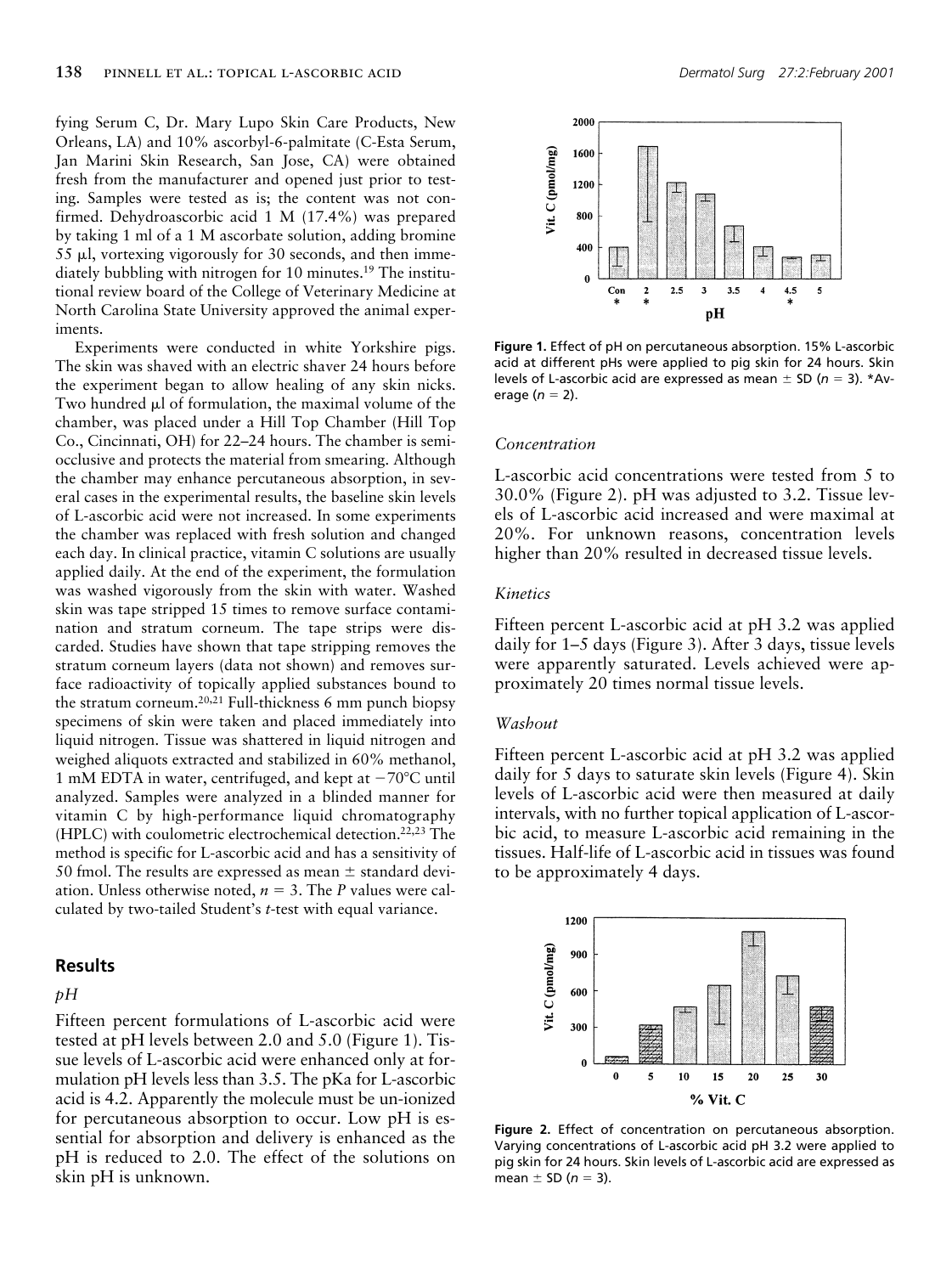

**Figure 3.** Time course of percutaneous absorption. 15% L-ascorbic acid pH 3.2 was applied daily to pig skin for varying times. Skin levels of L-ascorbic acid are expressed as mean  $\pm$  SD ( $n = 3$ ).

# *Ascorbic Acid Derivatives*

Because L-ascorbic acid is an unstable molecule to formulate for topical use, more stable derivatives of L-ascorbic acid have been utilized in topical formulations. Although esters of ascorbic acid are more stable and readily converted to L-ascorbic acid after oral ingestion, it is not clear that derivatives, after topical application, are absorbed into the skin or converted to L-ascorbic acid after penetration. We have tested commercially available high concentration formulations of magnesium ascorbyl phosphate and ascorbyl-6-palmitate to see if topical application resulted in elevated skin levels of L-ascorbic acid (Figure 5). Neither ester significantly increased L-ascorbic acid skin levels.

### *Dehydroascorbic Acid*

Since dehydroascorbic acid can be enzymatically converted to L-ascorbic acid in the body, we asked whether topical dehydroascorbic acid could preferentially raise skin L-ascorbic acid levels. Neither 20 mM nor 1 M solutions of dehydroascorbic acid were effective. Skin levels of L-ascorbic acid were  $7.51 \pm 3.34$ 



**Figure 4.** Washout of skin L-ascorbic acid. Skin levels of L-ascorbic acid were saturated by five daily applications to pig skin of 15% L-ascorbic acid pH 3.2. After varying intervals skin levels of L-ascorbic acid were determined. Skin levels of L-ascorbic acid are expressed as mean  $\pm$  SD ( $n = 3$ ).



**Figure 5.** Percutaneous absorption of ascorbic acid derivatives. 15% L-ascorbic acid pH 3.2 (VC-15), 10% ascorbyl-6-palmitate (C-Esta), and 12% magnesium ascorbyl phosphate (Mag-C) were applied to pig skin for 24 hours. Skin levels of L-ascorbic acid are expressed as mean  $\pm$  SD ( $n = 10$ ). *P* values are expressed versus control. The *P* value of VC-15 versus each product is also 0.0005.

pmol/mg for 20 mM dehydroascorbic acid and 8.70  $\pm$ 2.13 pmol/mg for 1 M dehydroascorbic acid  $(n = 4)$ and  $9.24 \pm 3.55$  for control skin.

## **Discussion**

L-ascorbic acid is the most plentiful antioxidant in body fluids<sup>15</sup> and in the skin.<sup>12</sup> It efficiently neutralizes reactive oxygen species including superoxide anion,<sup>24</sup> hydroxyl radical,<sup>25</sup> singlet oxygen,<sup>26</sup> and peroxynitrite.27 It is a particularly efficient antioxidant because in one electron transfer reaction, its free radical intermediate, ascorbic acid free radical, has low pro-oxidant activity28 and is enzymatically regenerated back to L-ascorbic acid. Moreover, L-ascorbic acid's efficiency extends to lipophilic antioxidants as well; it regenerates oxidized vitamin E molecules.29,30 Maximum skin levels of L-ascorbic acid from ingestion are regulated by active transport mechanisms that preclude increasing levels by further ingestion.31 In this study we identify formulation characteristics that allow us to bypass these controls and increase the skin reservoir by direct topical application.

This study reveals the critical importance of formulation pH for percutaneous absorption of L-ascorbic acid. Not until the pH was 3.5 or lower were cutaneous levels increased. Since the pKa of L-ascorbic acid is 4.2, the molecule apparently must be un-ionized for delivery across the stratum corneum barrier.<sup>32</sup> Percutaneous absorption of varying L-ascorbic acid concentrations formulated at acid pH increased steadily to a maximum of 20%. Higher concentrations were less effective for unknown reasons. Daily application for 3 days of 15% L-ascorbic acid formulated at pH 3.2 resulted in saturating skin concentrations of L-ascorbic acid at more than 20 times control values. After saturating the skin reservoir, the L-ascorbic acid was ap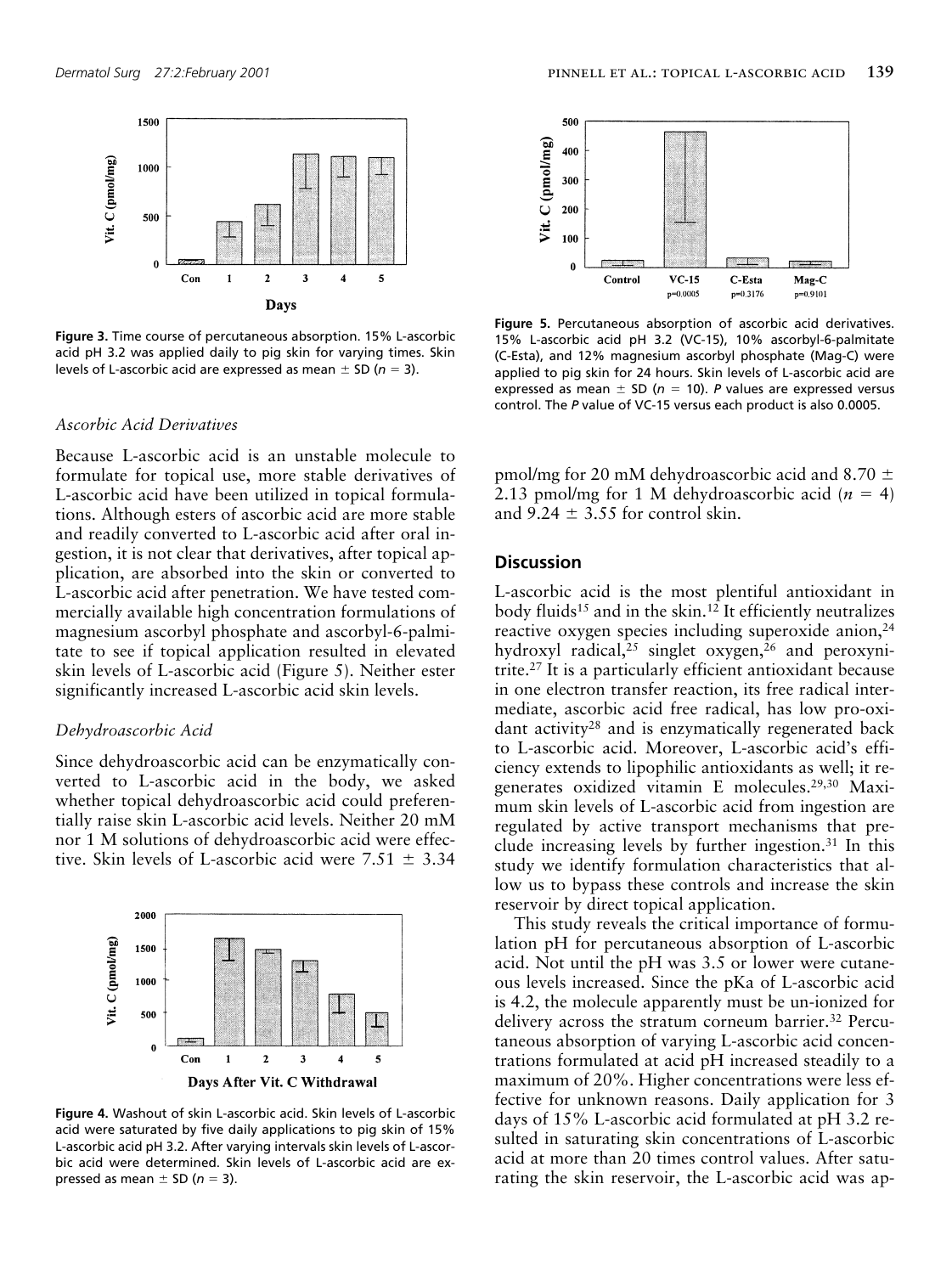parently stabilized and remained in the tissue with a half-life approaching 4 days. We have no data about the relative distribution of ascorbic acid in the skin. A persistent reservoir of antioxidant provides an important and attractive photoprotection strategy when contrasted to sunscreens which must be applied daily.

In the body both L-ascorbic acid and dehydroascorbic acid can be transported into cells, the latter converted efficiently into L-ascorbic acid by glutathione and enzymatic reduction.33 L-ascorbic acid requires a specific protein to be transported into cells. Hexose transporters transport dehydroascorbic acid. Indeed dehydroascorbic acid is preferentially accumulated in comparison to L-ascorbic acid in HaCaT, a human keratinocyte cell line.34 Our experiments to determine whether dehydroascorbic acid was preferable to L-ascorbic acid for topical use failed to reveal any increase in skin levels of L-ascorbic acid with dehydroascorbic acid.

Topical magnesium ascorbyl phosphate and ascorbyl-6-palmitate in the tested formulations failed to increase skin levels of L-ascorbic acid. Previous studies have documented the marginal percutaneous absorption of magnesium ascorbyl phosphate; $35$  as a charged molecule, it would not be expected to traverse the stratum corneum. Previous studies of ascorbyl-6-palmitate failed to demonstrate protection against photoaging in mouse skin;<sup>36</sup> in comparison, L-ascorbic acid was protective even though the formulation used was not optimal for percutaneous delivery. Although ascorbyl-6-palmitate appears to readily enter skin,36 its conversion to L-ascorbic acid may be inefficient. Ascorbyl-6-palmitate appears to remain on the extracellular surface of cells and may not be readily converted to L-ascorbic acid.<sup>37</sup> Indeed in human skin fibroblast culture  $10^{-5}$  M L-ascorbic acid, which is the physiologic concentration in humans, stimulated cell growth, whereas similar levels of ascorbyl-6-palmitate were toxic.38

Topical antioxidants have been previously demonstrated to be photoprotective for skin. Topical L-ascorbic acid has been shown to decrease UVB erythema in pig17 and human skin.39 It also lessened UVA-psoralen phototoxic injury in pig skin.17 In hairless mice, topical L-ascorbic acid decreased photoaging changes in human<sup>40</sup> and hairless mouse skin.<sup>36</sup> In addition, it prevented UVB immunosuppression and tolerance to dinitrochlorobenzene (DNCB).18 In persons with either basal cell carcinoma or squamous cell carcinoma, serum levels of L-ascorbic acid were below control levels.<sup>41</sup> Topical  $\alpha$ -tocopherol decreased photoinjury in skin<sup>36,42-47</sup> and prevented UV immunosuppression.<sup>45,48,49</sup> Herbal antioxidants, including silymarin, a flavonoid present in the thistle plant,<sup>50</sup> and grape seed polyphenols51 have been shown to prevent UV-induced squamous cell skin cancer in mice.

Although all UV light can produce oxidative stress in skin, UVA is more efficient. The peak UV spectrum for generation of singlet oxygen from trans-urocanic acid, a known photoreceptor in skin, is about 350 nm.<sup>52</sup> The UV spectrum is similar to that previously demonstrated to generate photoaging changes in mouse skin.53 UVA from artificial light sources has been demonstrated to generate photoaging changes in sun-pro-

tected skin.54,55 Similar changes have been demonstrated using only long-wave UVA (340–400 nm).<sup>56</sup> Studies in skin cells,57,58 as well as human skin,10 implicate activation of matrix metalloproteinase by a mechanism involving singlet oxygen, AP-1, and NF-kB. In preliminary studies, antioxidants reverse activation of AP-1.58,59 Previous studies have demonstrated that photoaging changes are even more pronounced in smokers than sunbathers, and the combination of smoking and sun exposure was most damaging of all.<sup>60</sup> Presumably smoking and UV exposure are both damaging to skin by generating reactive oxygen species. In smokers, serum ascorbic acid levels were reduced;<sup>61</sup> they required an elevated minimum daily dose of L-ascorbic acid to keep body stores saturated.26

In addition to its antioxidant effects, L-ascorbic acid is important for wound healing.62,63 It is essential for collagen synthesis; in addition to its cofactor requirements for lysyl hydroxylase and prolyl hydroxylase,<sup>64</sup> it stimulates transcription of collagen genes.<sup>65</sup> It has been used as a skin lightener; it inhibits tyrosinase.66 Topical L-ascorbic acid has been reported to be useful for healing of skin resurfaced by  $CO<sub>2</sub>$  laser; it reduced postlaser erythema.67 Topical L-ascorbic acid together with 20% glycolic acid used for 3 months improved striae alba.<sup>68</sup>

Topical L-ascorbic acid provides a safe and effective supplement to normal tissue stores to enhance photoprotection, improve wound healing, and increase antioxidant defenses. Details of formulation are essential if it is to be maximally effective. It must be formulated at high concentration and at a pH lower than 3.5 to be effective. After being delivered into the skin, L-ascorbic acid is stabilized and remains in the tissue for a period of days. Magnesium ascorbyl phosphate and ascorbyl-6-palmitate are not effective substitutes for L-ascorbic acid in topical formulations. Although they are effective vitamin C derivatives for oral use, they are apparently ineffective for increasing tissue vitamin C levels when applied to the skin.

## **References**

- 1. Black HS, deGruijl FR, Forbes PD, Cleaver JE. Photocarcinogenesis: an overview. Photochem Photobiol 1997;40:29–47.
- 2. de Laat JM, de Gruijl FR. The role of UVA in the aetiology of nonmelanoma skin cancer. Cancer Surv 1996;26:173–91.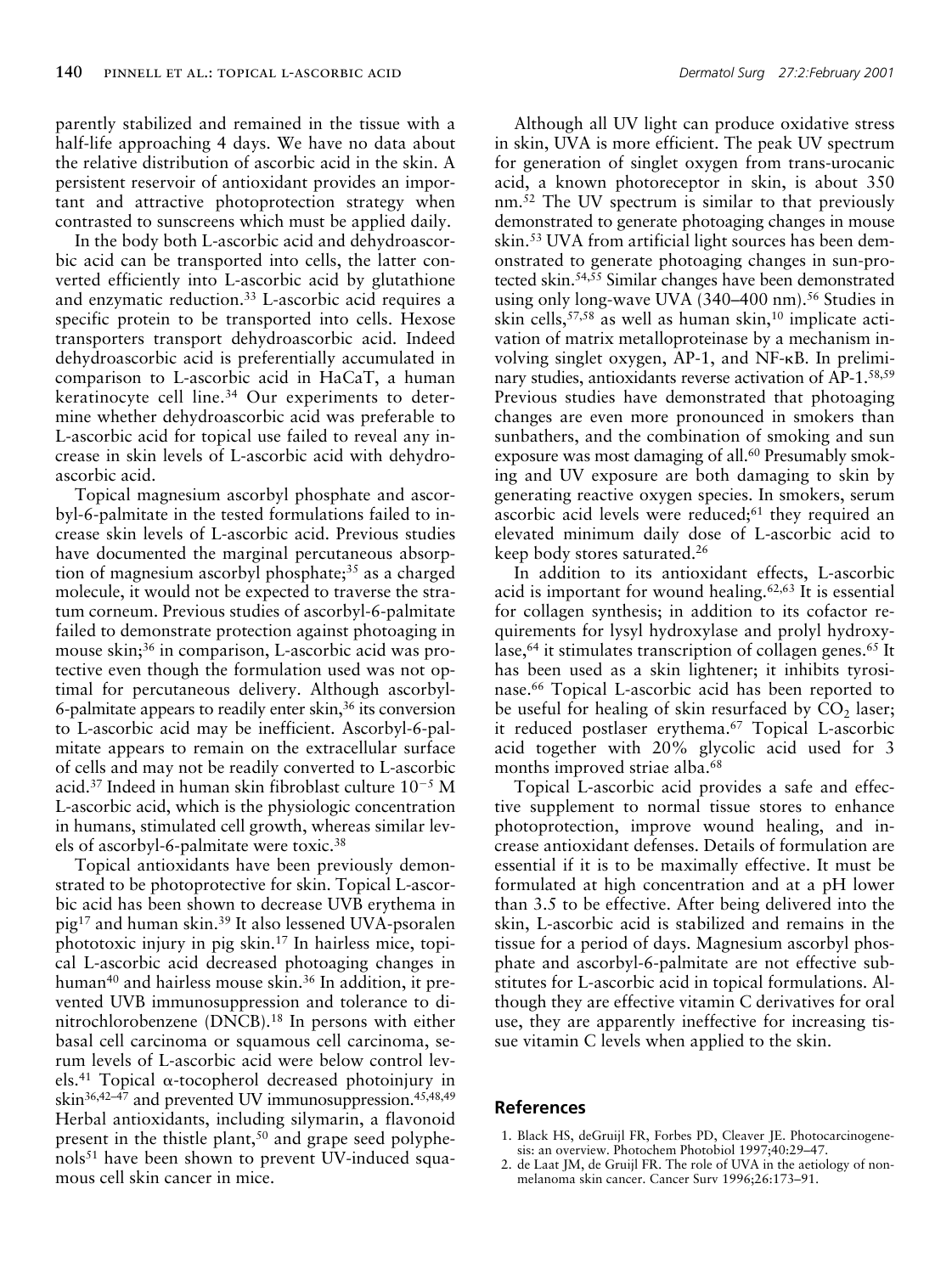- 3. Stary A, Robert C, Sarasin A. Deleterious effects of ultraviolet A radiation in human cells. Mutat Res 1997;383:1–8.
- 4. Tyrrell RM. UVA (320–380 nm) radiation as an oxidative stress. In: Oxidative stress, oxidants and antioxidants. New York: Academic Press, 1991:57–83.
- 5. Tyrrell RM. Oxidant, antioxidant status and photocarcinogenesis: the role of gene activation. Photochem Photobiol 1996;63:380–86.
- 6. Ahmed NU, Ueda M, Nikaido O, Osawa T, Ichihashi M. High levels of 8-hydroxy-2'-deoxyguanosine appear in normal human epidermis after a single dose of ultraviolet radiation. Br J Dermatol 1999;140:226–31.
- 7. Wenczl E, Pool S, Timmerman AJ, van der Schans GP, Roza L, Schothorst AA. Physiological doses of ultraviolet irradiation induce DNA strand breaks in cultured human melanocytes, as detected by means of an immunochemical assay. Photochem Photobiol 1997; 66:828–30.
- 8. Parsons PG, Hayward IP. Inhibition of DNA repair synthesis by sunlight. Photochem Photobiol 1985;42:287–93.
- 9. Fisher GJ, Datta SC, Talwar HS, et al. Molecular basis of suninduced premature skin ageing and retinoid antagonism. Nature 1996;379:335–9.
- 10. Fisher GJ, Wang ZQ, Datta SC, Varani J, Kang S, Voorhees JJ. Pathophysiology of premature skin aging induced by ultraviolet light. N Engl J Med 1997;337:1419-29.
- 11. Runger TM. Role of UVA in the pathogenesis of melanoma and non-melanoma skin cancer—a short review. Photodermatol Photoimmunol Photomed 1999;6:212–6.
- 12. Shindo Y, Witt E, Han D, Epstein W, Packer L. Enzymic and nonenzymic antioxidants in epidermis and dermis of human skin. J Invest Dermatol 1994;102:122–4.
- 13. Nishikimi M, Fukuyama R, Minoshima S, Shimizu N, Yagi K. Cloning and chromosomal mapping of the human nonfunctional gene for L-gulono-gamma-lactone oxidase, the enzyme for L-ascorbic acid biosynthesis missing in man. J Biol Chem 1994;269: 13685–8.
- 14. Levine M, Conry-Cantilena C, Wang Y, et al. Vitamin C pharmacokinetics in healthy volunteers: evidence for a recommended dietary allowance. Proc Natl Acad Sci USA 1996;93:3704–9.
- 15. Frei B, England L, Ames BN. Ascorbate is an outstanding antioxidant in human blood plasma. Proc Natl Acad Sci USA 1989;86: 6377–81.
- 16. Steenvoorden DPT, Beijersbergen van Henegouwen GMJ. The use of endogenous antioxidants to improve photoprotection. Photochem Photobiol 1997;41:1–10.
- 17. Darr D, Combs S, Dunston S, Manning T, Pinnell S. Topical vitamin C protects porcine skin from ultraviolet radiation-induced damage. Br J Dermatol 1992;127:247–53.
- 18. Nakamura T, Pinnell SR, Darr D, et al. Vitamin C abrogates the deleterious effects of UVB radiation on cutaneous immunity by a mechanism that does not depend on TNF-a. J Invest Dermatol 1997;109:20–24.
- 19. Washko PW, Wang Y, Levine M. Ascorbic acid recycling in human neutrophils. J Biol Chem 1993;268:15531–5.
- 20. Monteiro-Riviere N, Riviere J. The pig as a model for cutaneous pharmacology and toxicology research. In: Tumbleson M, Schook L, eds. Swine in biomedical research. New York: Plenum, 1996: 425–58.
- 21. Monteiro-Riviere N, Van Miller J, Simon G, Joiner R, Brooks J, Riviere J. Comparative in vitro dermal absorption of nonylphenol and nonylphenol ethoxylates (NPE-4 and NPE-9) through human, porcine and rat skin. Toxicol Ind Health 2000;16:49–57.
- 22. Washko PW, Hartzell WO, Levine M. Ascorbic acid analysis using high-performance liquid chromatography with coulometric electrochemical detection. Anal Biochem 1989;181:276–82.
- 23. Dhariwal KR, Hartzell WO, Levine M. Ascorbic acid and dehydroascorbic acid measurements in human plasma and serum. Am J Clin Nutr 1991;54:712–6.
- 24. Scarpa M, Stevanato R, Viglino P, Rigo A. Superoxide ion as active intermediate in the autoxidation of ascorbate by molecular oxygen. Effect of superoxide dismutase. J Biol Chem 1983;258:6695–7.
- 25. Cabelli DE, Bielski BH. Kinetics and mechanism for the oxidation of ascorbic acid/ascorbate by  $HO_2/O_2$ -radicals. A pulse radiolysis and stopped-flow photolysis study. J Phys Chem 1983;87:1809–12.
- 26. Bodannes RS, Chan PC. Ascorbic acid as a scavenger of singlet oxygen. FEBS Lett 1979;105:195–6.
- 27. Squadrito GL, Jin X, Pryor WA. Stopped-flow kinetic study of the reaction of ascorbic acid with peroxynitrite. Arch Biochem Biophys 1995;322:53–9.
- 28. Buettner GR, Jurkiewicz BA. Chemistry and biochemistry of ascorbic acid. In: Cadenas E, Packer L, eds. Handbook of antioxidants. New York: Marcel Dekker, 1996:91–115.
- 29. Halpner AD, Handelman GJ, Harris JM, Belmont CA, Blumberg JB. Protection by vitamin C of loss of vitamin E in cultured rat hepatocytes. Arch Biochem Biophys 1998;359:305–9.
- 30. Waters RE, White LL, May JM. Liposomes containing alpha-tocopherol and ascorbate are protected from an external oxidant stress. Free Radic Res 1997;26:373–9.
- 31. Rumsey SC, Levine M. Absorption, transport, and disposition of ascorbic acid in humans. J Nutr Biochem 1998;9:116–30.
- 32. Redelmeier TESH. Pharmacokinetics and topical applications of drugs. In: Freedberg I, ed. Fitzpatrick's dermatology in general medicine. New York: McGraw-Hill, 1999:2699–707.
- 33. Rumsey SC, Wang Y, Levine M. Vitamin C. In: Papas AM, ed. Antioxidant status, diet, nutrition, and health. Boca Raton: CRC Press, 1999:159–88.
- 34. Savini I, Duflot S, Avigliano L. Dehydroascorbic acid uptake in a human keratinocyte cell line (HaCaT) is glutathione-independent. Biochem J 2000;345(pt 3):665–72.
- 35. Kameyama K, Sakai C, Kondoh S, et al. Inhibitory effect of magnesium L-ascorbyl-2-phosphate (VC-PMG) on melanogenesis in vitro and in vivo. J Am Acad Dermatol 1996;34:29–33.
- 36. Bissett DL, Chatterjee R, Hannon DP. Photoprotective effect of superoxide-scavenging antioxidants against ultraviolet radiation-induced chronic skin damage in the hairless mouse. Photodermatol Photoimmunol Photomed 1990;7:56–62.
- 37. Ross D, Mendiratta S, Qu ZC, Cobb CE, May JM. Ascorbate 6-palmitate protects human erythrocytes from oxidative damage. Free Radic Biol Med 1999;26:81–9.
- 38. Perricone NV. Topical vitamin C ester (ascorbyl palmitate). J Geriatr Dermatol 1997;5:162–70.
- 39. Murray J, Darr D, Reich J, Pinnell S. Topical vitamin C treatment reduces ultraviolet B radiation-induced erythema in human skin. J Invest Dermatol 1991;96:587.
- 40. Traikovich SS. Use of topical ascorbic acid and its effects on photodamaged skin topography. Arch Otolaryngol Head Neck Surg 1999; 125:1091–8.
- 41. Vural P, Canbaz M, Selcuki D. Plasma antioxidant defense in actinic keratosis and basal cell carcinoma. J Eur Acad Dermatol Venereol 1999;113:96–101.
- 42. Darr D, Dunston S, Kamino H, Faust H, Pinnell SR. Effectiveness of a combination of vitamin C and E in inhibiting UV damaged to porcine skin. J Invest Dermatol 1993;101:471.
- 43. Khettab N, Amory MC, Briand G, et al. Photoprotective effect of vitamins A and E on polyamine and oxygenated free radical metabolism in hairless mouse epidermis. Biochimie 1999;70:1709–13.
- 44. Lopez-Torres M, Thiele JJ, Shindo Y, Han D, Packer L. Topical application of a-tocopherol modulates the antioxidant network and diminishes ultraviolet-induced oxidative damage in murine skin. Br J Dermatol 1998;138:207–15.
- 45. Gensler HL, Magdaleno M. Topical vitamin E inhibition of immunosuppression and tumorigenesis induced by UV irradiation. Nutr Cancer 1991;15:97–110.
- 46. Potapenko AY, Abijev GA, Pistsov MY, et al. PUVA-induced erythema and changes in mechanoelectrical properties of skin. Inhibition by tocopherols. Arch Dermatol Res 1984;276:12–8.
- 47. McVean M, Liebler DC. Inhibition of UVB induced DNA photodamage in mouse epidermis by topically applied alpha-tocopherol. Carcinogenesis 1997;18:1617–22.
- 48. Steenvoorden DP, Beijersbergen VH. Protection against UV-induced systemic immunosuppression in mice by a single topical application of the antioxidant vitamins C and E. Int J Radiat Biol 1999;75: 747–55.
- 49. Yuen KS, Halliday GM. a-Tocopherol, an inhibitor of epidermal lipid peroxidation, prevents ultraviolet radiation from suppressing the skin immune system. Photochem Photobiol 1997;65:587–92.
- 50. Lahiri-Chatterjee M, Katiyar SK, Mohan RR, Agarwal R. A fla-